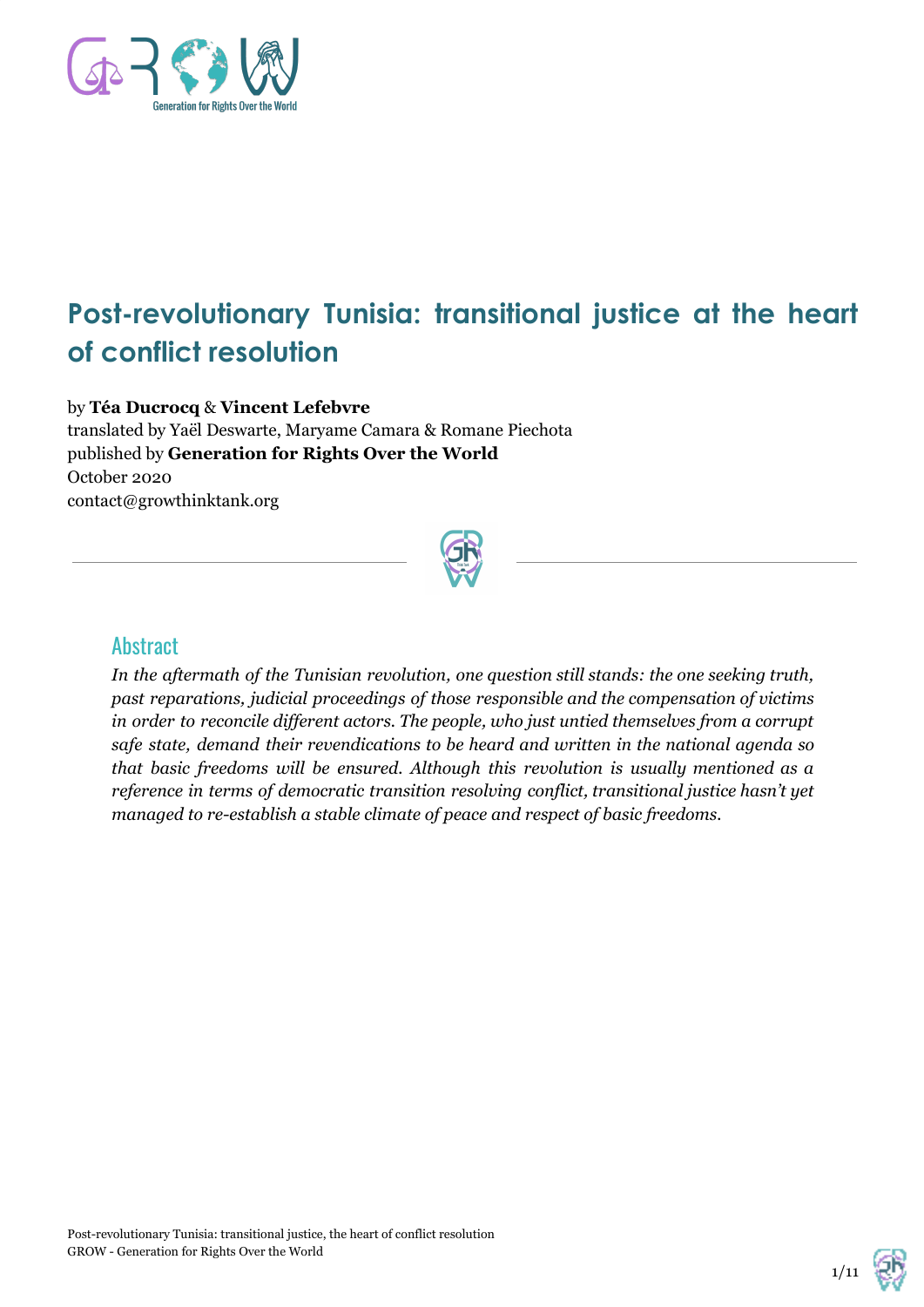

This Sunday 18th October is the international day for conflict solving; an occasion to come back on the solving process of an important conflict of this last decade: the Jasmine Revolution. Since its independence in 1956, Tunisia has been the theatre of numerous human's rights violations, particularly arbitrary arrests and executions, tortures and sexual violences. A system of financial, administrative and political corruption led to important violations of economic, social and cultural rights. In 2011, the tunisian population overthrew Zine el-Abine Ben Ali's dictatorship, under which many of those violations happened. Tunisia becomes the starting point of what will be called the "Arab Spring" which will extend to numerous other countries of the Arab world. From then on, one question arises: the one searching for truth, past reparations, judicial proceedings of those responsible and the compensation of victims in order to reconcile different actors. In this perspective, measures linked to democratic transition are implemented in the form of a transitional justice plan. This latter can be defined as "a movement for human rights", promoting celebration of victims and disclosure of abuses there were victims of, in regard of a "pacific future"<sup>1</sup>, celebration of truth and freedom. Despite being based on the civil management of conflicts, transitional justice takes an important characteristic when in a context of economic and social underdevelopment. For that matter, exiting this crisis is a synonym of hope for a better life, resulting in access to honorable life conditions for everyone. Transitional justice is a slow and collective process, which addresses the issues of reparation, healing and reconciliation through institutional reform which are necessary to the country.

## Issues and conditionality of transitional justice

#### **Transitional issues in post-revolutionary Tunisia**

On 17th December 2010, a Tunusian man from Sidi Bouzid city, Tarek Bouazizi, committed suicide by immolating himself. This act reveals a deep unease, anchored within the tunisian society, which is crushed by economic and social difficulties and abandoned by its rulers. This event marks the starting point of a wide political crisis and a conflict characterized by numerous manifestations, mobilising Tunusians in a logic of distrust towards the regime.

However, it could not explain by itself this change of political regime. Exploited by politicians opposed to the police-regime of Ben Ali, Tarek Bouazizi's suicide fed the feeling of revolt which was rooted in the tunusian society since 1989, the starting point of the security democracy. In parallel to this circumstantial event, we find multiple variables explaining the deep unease of the people which fed this desire for change. The main circumstantial factor is the incompatibility of an educated civilian's society and the safety regime in which it is contained, exacerbating popular frustrations.

We then face a mass, fighting for its fundamental rights to be respected, people exhausted by the a corrupt regime, the development of a predatory economy<sup>2</sup> translating a high disinterest for the misery ravaging contry's working classes. The lack of consideration for human rights, especially the freedoms



<sup>1</sup> KORA, A. (2014). Confronter le passé de la dictature en Tunisie : la loi de "Justice Transitionnelle" en question. *iris-france.org.* [online] May. Available at:

*[https://www.iris-france.org/docs/kfm\\_docs/docs/obs-monde-arabe/tunisie-justice-transitionnelle-mai-2014.pdf](https://www.iris-france.org/docs/kfm_docs/docs/obs-monde-arabe/tunisie-justice-transitionnelle-mai-2014.pdf)* [Accessed 2 Oct 2020].

<sup>2</sup> Some of Ben Ali's close relations developed what is called a "predatory economy" consisting in using public fundings for personal purposes.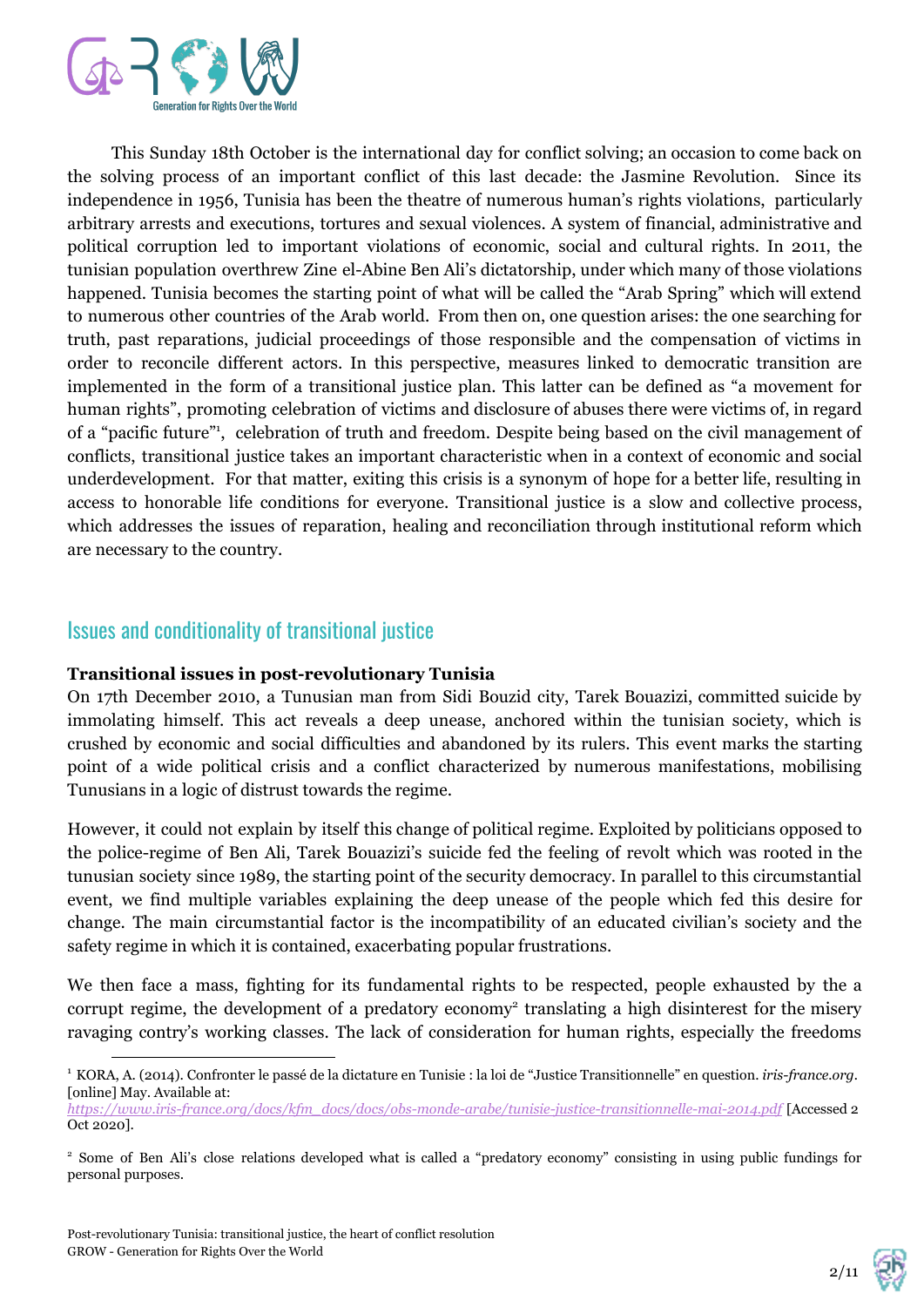

violated by the regime's constant control in which violence is a systematic means of domination, maintain the wish for a new regime in Tunisia. This regime, which would be transitory at first, would have the goal to fix economic, social and political ills, while taking into account the suffering and individual wishes of the people.

To this end, transitional justice incarnate, if not a means to respond to the mass' revendications, a way to establish a peaceful climate which is necessary to achieve such a goal. According to Kofi Annan, former Secretary-General of the United Nations, transitional justice is the whole of "diverse processes and mechanisms implemented by a society to face massive exactions committed in the past, in order to establish responsibilities, dispense justice and allow reconciliation." 3

So that we may comprehend the importance of transitional justice in this process, it is necessary to understand the modalities of its application and the different steps of transition towards a new regime. The revolution allowed, indeed, to overthrow Ben Ali's safe state, but nothing is assured for Tunisians. The search for truth, reparation of past exactions, judicial proceedings of those responsible and the compensation of victims is yet to be attained in order to reconcile different actors. This is the goal that transitional justice wants to reach, by establishing a truth and reconciliation commision. Those two aims can only be accomplished in a pacified political regime: democracy. There is then a real necessity to institute, or re-institute, a fair democratic regime, appeased and not corrupt, favouring a dialogue with the people.

#### **Modalities of application of tunisian transitional justice**

The analysis of social and political climate is necessary to make the implementation of transitional justice most favourable as possible. The first step of this process is the engagement in a democratic transition. The re-establishment of democracy is the center point of a larger, efficient, transitional justice process. Moreover, democracy is ,to this day, the only political regime capable of addressing a post-conflict situation. It allows the implementation of a dialogue between rulers and the people so that this latter may have their demands heard.

A proper democratic discourse is characterised by a will to solve conflict on multiple grounds - political, economic and social- through the implementation of a constructive dialogue between different groups of opinion which make society. In this perspective, there is a necessity to oust from the regime any politics which gag the opposition. Indeed, dictatorship or parody of democracy, in the case of Tunisia, are political regimes which function with a high corruption of rulers and with a complete absence of political alternation. In Tunisia, under Ben Ali's secular regime, the prohibition for the Ennahda party participated in the repression of its sympathisers, in their stigmatisation and in the implementation of discriminatory politics towards specific social and political groups. This targeted censorship is incompatible with the aims of transitional justice, hence the necessity to establish a peaceful democratic climate.

The post-Ben Ali interim governments put in place step-by-step transitional justice measures step focusing mainly on the harm received by the demonstrators during the weeks of the revolts. The a la carte choice to deal with the past underlines the need for security and stability after the fall of the regime which was then followed by the establishment of an interim policy. It seems appropriate, in that situation, to follow a policy of continuity rather than starting again from scratch. When the Islamist Troika government - headed by the Ennahdha - formed a new government following the 2011 autumn elections,



<sup>3</sup> MABIALA, R. (2009). *La justice dans les pays en situation de post-conflit : Justice transitionnelle*. Paris: L'Harmattan.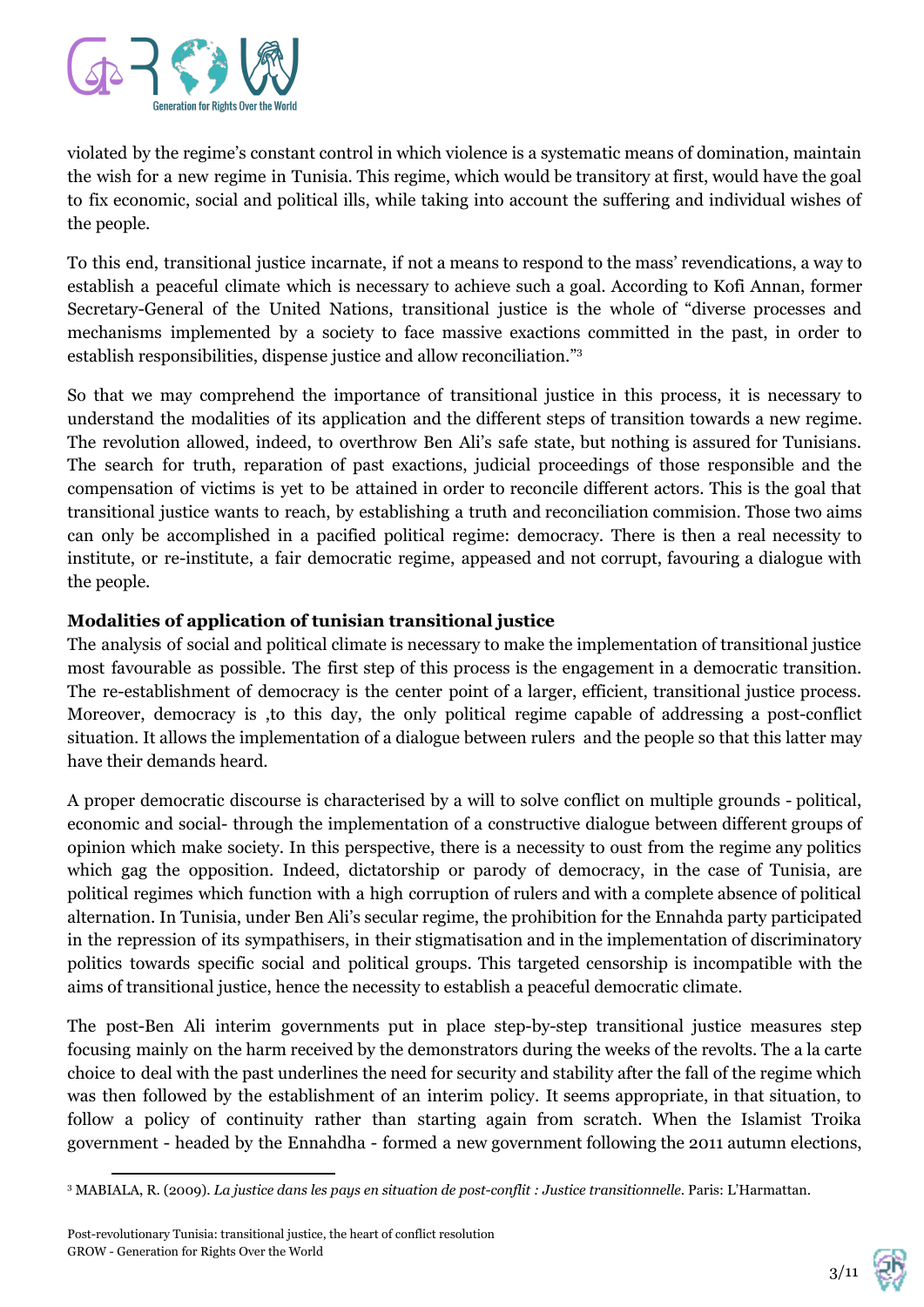

a broader vision emerged, leading to the creation of the Ministry of Human Rights and of Transitional Justice run by Samir Dilou of teh Ennahdha.

Despite this awareness, there is also a real need for Tunisia to renew government posts, in order for the country to free itself from the last shackles of the dictatorship. As a matter of fact, although the continuity policy may be legitimate, it prioritises keeping the corrupt individuals, who established the police regime, in power. Moreover, these technocrats, mostly over the age of 80, are unable to efficiently represent the Tunisian people whose average age is 31. This generational and class discrepancy is an explanatory factor of the revolution. Indeed, the youth were the main instigators of the revolutionary movement. Revolted by a system plagued by financial, administrative and political corruption, the youth invaded the streets to be heard. The renewal of the mandates of the technocrats is therefore part of a movement opposed to the demands of a people anxious for freedom and justice.

#### **False start and popular protest**

Despite discrepancies between the leaders and those they are supposed to embody as well as their wish to separate their population as much as possible from political decisions, it is noteworthy that the popular protest is one of the driving elements behind the fall of president Ben Ali. In fact, coupled with the hijacking of the regime's army and the collapse of government's support, the president's escape on 14th January 2001 forms a breach and allows the start of a political transition towards a resolution of the conflict.

First of all, there is a desire for certain policies of the old regime to take back the power and organise this political transition in accordance with the 1959 Constitution. Several populist actors claim to be the incarnation of the will of the people. As such, Mohamed Ghannouchi, the previous prime minister under Ben Ali, became interim and formed the first government on 17th January 2011. It was made up of old-regime members and declares that it would like to organise democratic presidential elections. The people, for whom the technocratic and conservative dimension of this government is in total rift with the demands established by the Jasmine Revolution, calls for the dissolution of the latter. It was thus announced on 2nd February 2011 by members of the radical left that the "January 14th Front" was created, portraying the populace's wish to completely sever any ties to the old regime through the election of a national constituent assembly<sup>4</sup>.

The lack of measures taken by the government, in line with the wishes of the people, led to the desire for a reunification within a National Council for the Protection of the Revolution (CNPR) of these actors, proclaimed as the custodians of the people's sovereignty. This includes the member-parties of the "January 14 Front", as well as associations for Human Rights defense.

Despite the major impact of the demonstrations organised by the population, the retrieval of power by the political elites close to the old regime reproduces the exclusion of young people from the transition process. While these are the catalysts of the revolution, the space dedicated to them to voice their demands is small, if not nonexistent on the political scene. For example, the Temimi Foundation, whose objective was to open a dialogue with the stakeholders of the revolution (activists, judges, lawyers, politicians, economists), did not integrate the youth, who were at the origin of the political upheavals of



<sup>4</sup> A National Constituent Assembly is an institution whose mission is to draft or adopt a constitution, that is to say the fundamental organizational text of the public powers of a country.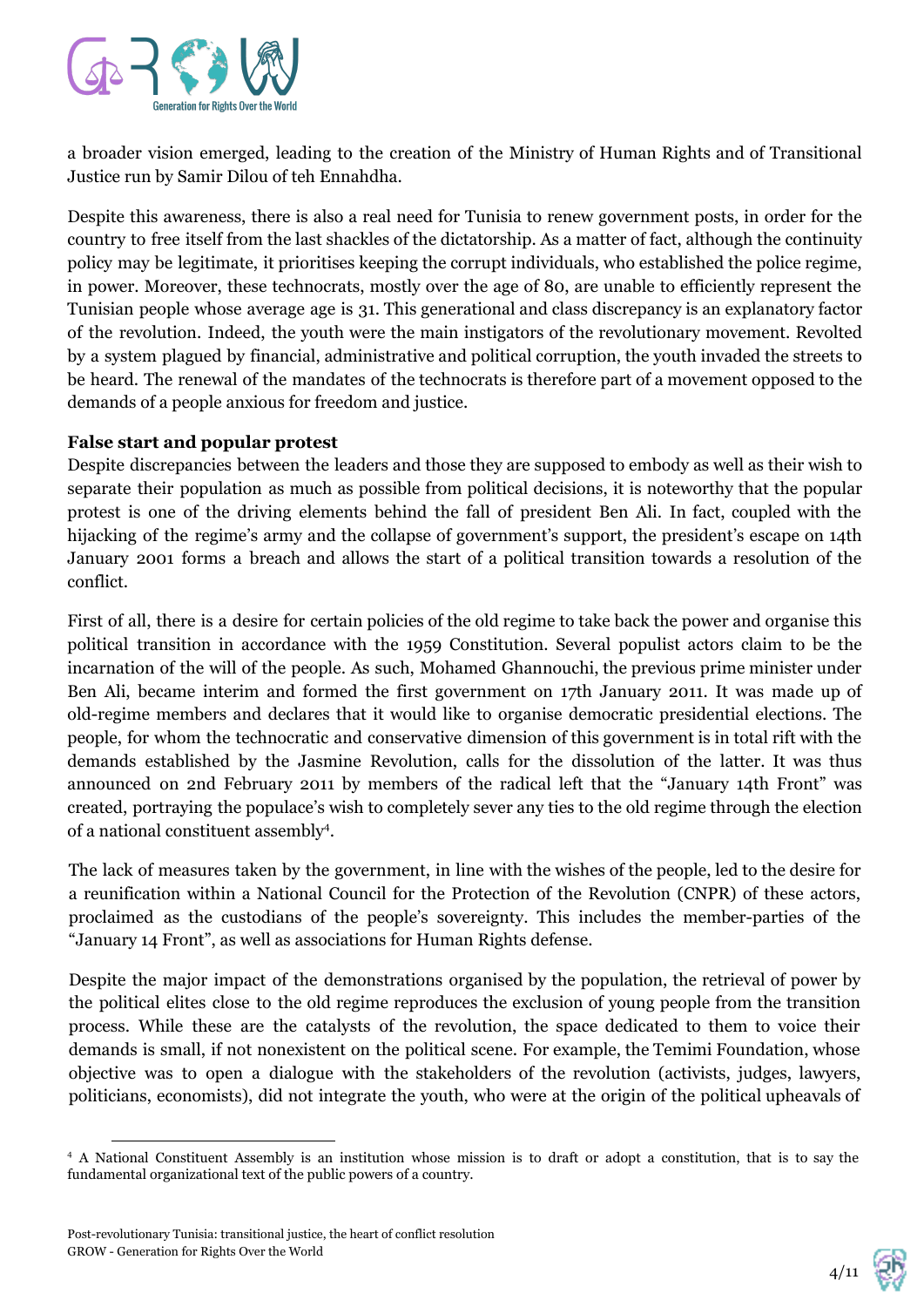

the country. The latter nevertheless continue to fight for a fairer political transition, and against the reappointment of members of the old regime to power.

## Transitional Justice in action

#### **Constitutional transition et rupture with the old regime**

Thus, we find a diversity of actors in Tunisia's political transition, wishing both to take part in the lawmaking process during the transitional period, but also to monitor the work of the provisional government. On 27th February 2011, Ghannouchi and his government resigned, yielding to the populations' pressure, and were replaced by Beji Caid Essebsi<sup>5</sup>. Subsequently, they planned the organization for the election of the National Constituent Assembly responsible for drafting the Constitution. On March 7th, the new government took office, and drew up a new text on the organization of power, which marked the break with the 1959 Constitution. During this period of 'constitutional' transition, a representative body was created: the High Authority for Achievement of the Objectives of the Revolution, Political Reform and Democratic Transition (HIROR), chaired by Yadh Ben Achour. The latter played a role in controlling the government and in proposing fundamental texts and subsequently transformed itself into a political body for deliberation (in particular by integrating the opposition's political parties and bringing militant groups together). Thus, HIROR gives the country the founding texts of its democratic transition process.

In Tunisia's case, syndicates, parties and human rights activists play a huge role in this post-revolutionary political transition. One of the objectives is to initiate a constitutional process and promote the rights of the population long ignored by the regime in power. After the Revolution of the 14th of January 2011 Revolution, public policies related to human rights occupied a central place within institutions, thus increasingly involving citizens. However, there must be institutional texts that specify the role of each institution, in order to allow a peaceful and transparent political transition. Indeed, a legal vacuum could have harmful consequences in the reconstruction of the country after a conflict, which is why the principle of transitional justice must appear in the authentic texts of the interim constitution<sup>6</sup>.

A multiplicity of national actors take part in the governance of human rights and, in an important manner, government bodies are created. The National Commission for International Humanitarian Law, for example, is responsible for disseminating the principles of fundamental human rights. After the 2011 autumn elections, the Islamist government led by Ennahdha and joined by Ettakatol and the republic's Congress, created a "Ministry of Human Rights and Transitional Justice". The latter's role is to monitor the execution of the policy on human rights, and to ensure the preservation and consecration of their values within national legislation.



<sup>5</sup> Tunisian statesman, fervently resisting against the French protectorate, Béji Caïd Essebsi is Prime Minister from February 27 to December 24, 2011. He founded his own party Nidaa Tounes in 2012, and was President of the Tunisian Republic from December 31, 2014 until his death in July 2019.

<sup>6</sup> An interim constitution is a text drawn up by an interim government.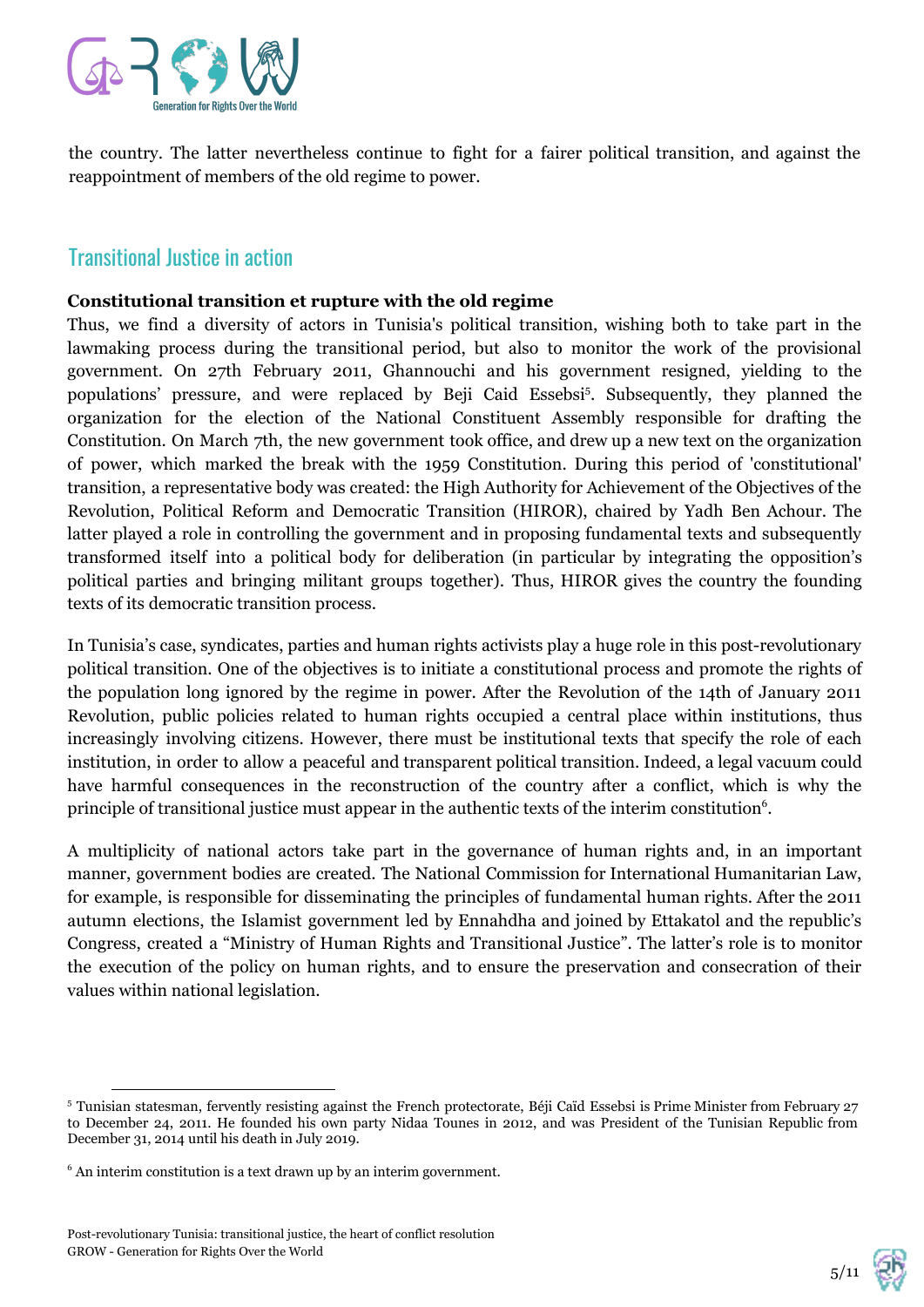

With a focus on transparency and justice, other bodies are created. A National Commission for the Establishment of Facts on Embezzlement and Anti-Corruption Cases has also been set up, tasked with investigating acts of corruption committed by the former regime. A second National Commission of Inquiry was created in January 2011 to determine the abuses of the former regime, chaired by Taoufik Bouderbala, former president of the Tunisian League for the Defense of Human Rights.

Beyond these bodies, there is a significant participation of the population, consulted in order to help define policies in the human rights' field. It takes part in negotiations and the resolution of conflicts or tensions, particularly within the framework of the national dialogue on transitional justice from which emanates the enactment of the law on transitional justice (December 2013).

We are also witnessing increasing support from international actors; whether they are government organizations or not. They all have participated to a minimal extent in this transition process. Indeed, external interveners get involved and cooperate with national actors with transition being the priority. In spring 2012, the Ministry of Human Rights and Transitional Justice opened a dialogue on the transitional justice process in coordination with the United Nations Development Program (UNDP), the United Nations High Commissioner for Human Rights (UNHCHR), as well as the International Center for Transitional Justice (ICTJ). However, these negotiations only include the political elites and not the youth. The same year, the ICTJ launched an initiative aimed at integrating women into the transition process, but whose efforts were not proven.

Despite this, the international community plays its role and achieves its goals in the process of transitional justice. The latter include participating in the efforts to ensure that commissions conduct serious investigations of human rights violations. In Tunisia, it is the Truth and Dignity Commission that assumes this role. Encouraging the appointment of independent experts to investigate during the transition, support for democracy, transparency, good governance, as well as best practices in the management of the State and principles of free elections are also on the agenda of the transition process. It is therefore worth noting that the international community plays an important role in transitional justice, which civil society will use in the idea of institutional normalization.

#### **Institutional standardisation as a necessary step towards conflict resolution**

A second transitory phase, so-called "consensual"7 followed the nomination of Beji Caid Essebsi. Indeed, the decree-law n°14-2011 of 23rd March 2011, carrying out the founding values of a new constitutional order, temporarily organises public authority, establishing thereby the legislative and executive powers. This text reminds popular sovereignty of universal, free and fair suffrage. On top of that, the HIROR texts are highly important, especially the one about the election of the National Constituent Assembly introducing the greatest democratic advances on which the political transition builds. The Independent High Authority for Elections (IHAE) also proposes texts (decree-law n°87) based on the principle of freedom for political organisations. It is a real breach with all the ancient freedom-destroying laws which dominated until then, and therefore a major turning-point in the process of democratisation of the Tunisian political regime, enforcing the respect of republicans principles but also of fundamental rights.



<sup>7</sup> BEN ACHOUR, R. & BEN ACHOUR, S. (2012). La transition démocratique en Tunisie : entre légalité constitutionnelle et légitimité révolutionnaire. *Cairn.info.* [online] Oct. 2012. Available at: <https://www.cairn.info/revue-francaise-de-droit-constitutionnel-2012-4-page-715.htm>[Accessed 10 Oct. 2020].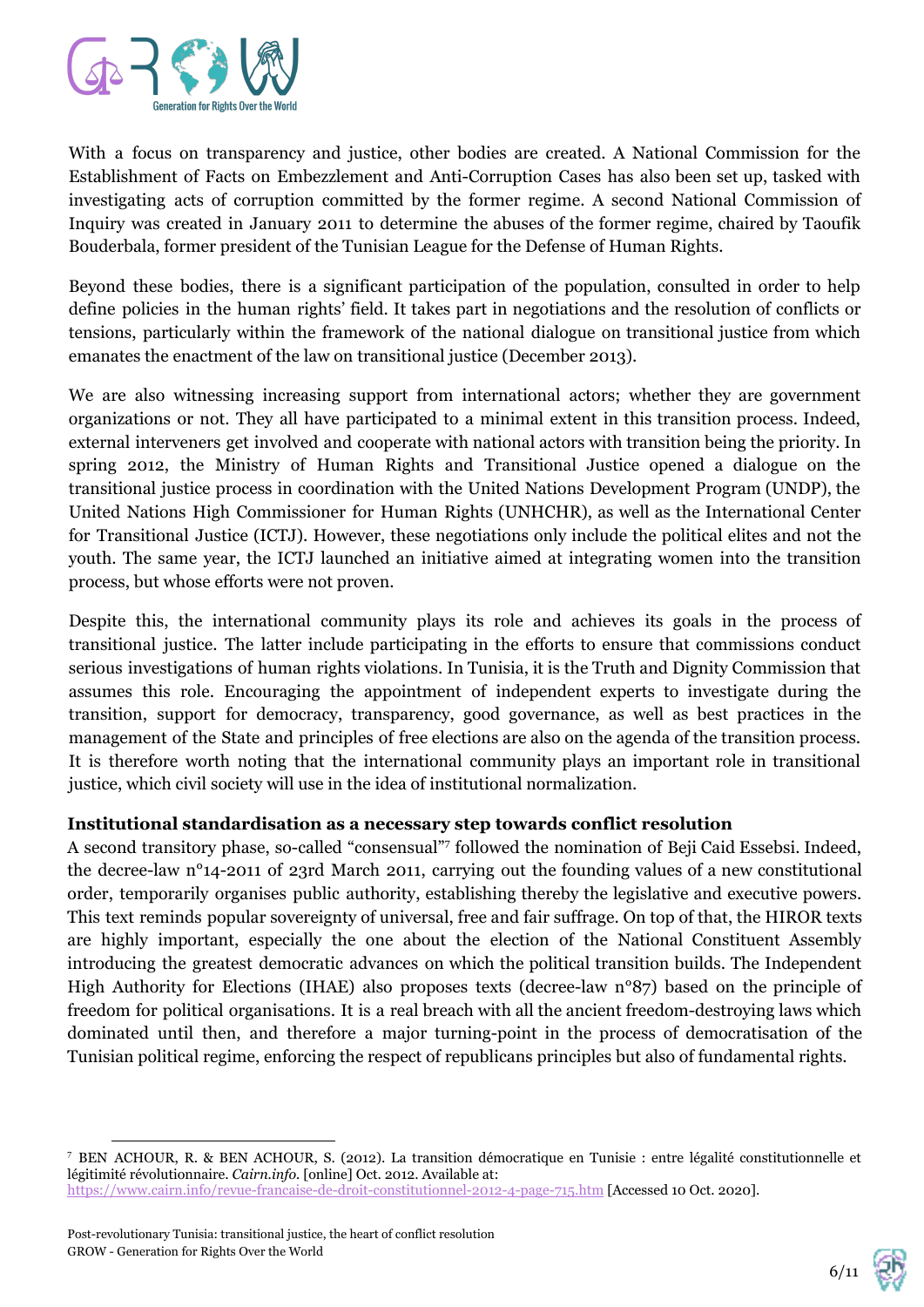

Eventually, the election date of the National Constituent Assembly was set on 23rd October 2011. Until that day, the IHAE required many adjustments, implying to specify its policy, in particular the conditions in which the election must take place, but also including observers of international organisations, both intergovernmental (OAU, EU, League of Arab States, OSCE...) and non-governmental (Carter Center).

The plurality of actors is remarkable, these are essential supporters of a transition towards conflict resolution through a democratic process. Together, they helped shape the institutions, combine people's wishes and use a wide range of means to achieve the same purpose: the institutionalisation of a stable regime, regulated by laws that are both democratic and respectful of fundamental freedoms. Under the process of democratisation, we also observe paramount changes in legislation. Since the decree-law n°2011-88 of 24th September 2011, laws on freedom of association were consistently modified and largely became consistent with international norms. This also applies to trade union pluralism.

Thus, a technical Commission was created. It is responsible for organising a national dialogue with the aim of proposing a draft law before the National Constituent Assembly. This commission turns to non-governmental organisations, but also to victims' associations, human rights associations, journalists and experts, including young people too, diplomats and representatives of international organisations, in order to produce the most transparent et représentative report possible to the population. Moreover, the National Commission of Inquiry on abuses and violations created in January 2011, concluded a report on the victims of the insurrectional movement from December 2010 to January 2011. Following this report, numerous texts were enacted, thus allowing the victims to obtain indemnities and reparations. The National Anti-Corruption Authority, created by the decree-law n° 2011-120 of 14th November 2011, is still working today.

Later in 2013, the process of transitional justice, still going, permitted a law the aim of which was to deal with abuses of the regime in the last sixty years. To do so, the organic law<sup>8</sup> n°2013-53 of 24th December 2013 instigated the creation of the Truth and Dignity Commission, mandated to investigate human rights abuses. However, it accentuated disputes between the secularists and the Islamists, and made the politicisation of the process of transitional justice problematic.

That is why the dialogue between the international and national levels is important. Indeed, it allowed changes in legislation and institutions during the process of political transition. By starting with an exchange with the local population, it is made possible to spotlight the national claims, people's needs as well as the recognition of the victims. The latter can therefore be heard and supported.

#### **The recognition and support of victims as a first step towards reconciliation: the convincing example of Islamic women.**

To recognise and support victims is essential for the achievement of the process of transitional justice. Indeed, reparation and reconciliation are two key words of this politically motivated legal system.

Pre-revolutionary Tunisia was characterised by a system financially, administratively and politically corrupted, which led to human rights violations, including arbitrary arrests and executions, torture and sexual violences. Paradoxically, it is also under the successive governments of Habib Bourguiba and Zine



<sup>&</sup>lt;sup>8</sup> An organic law is a law provided for as such by the constitutional text. To this formal definition, a more concrete one can be added: the object of an organic law is generally to specify the organization and the functioning of the public powers, in application of articles of the Constitution.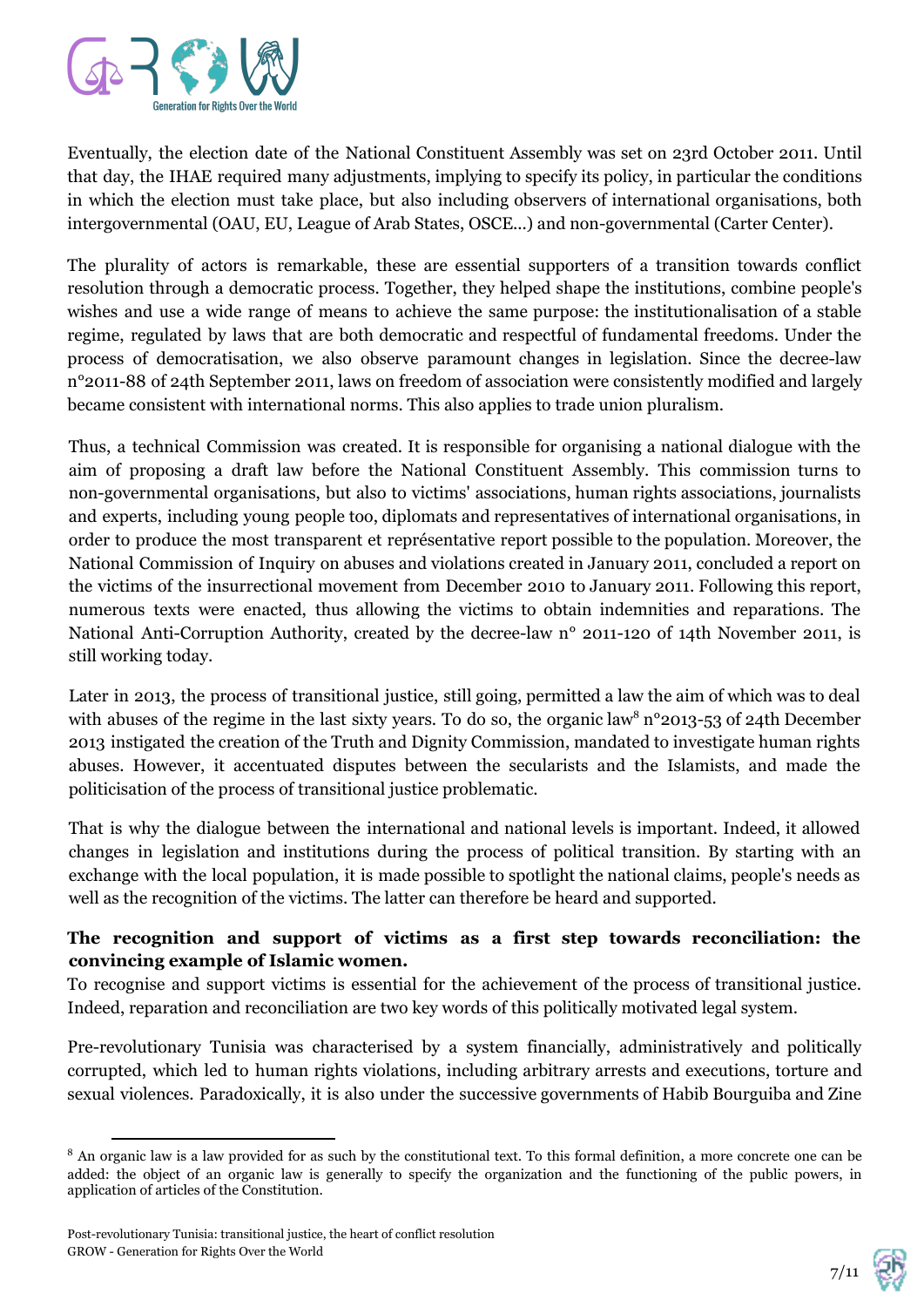

el-Abidine Ben Ali that women's rights have been a development issue. The appropriation of this fight by the state, even if it permitted some judicial progress, mostly contributed to enforcing secularism as the basis of women's rights activism. To this day, this Islamic-secular schism is still a scourge in post-revolutionary Tunisia, and it interferes with transitional justice as it politicises a system supposed to remain above all judicial.

This raises the question of the search for the truth, past reparations, the prosecution of those responsible and the compensation of victims in order to achieve reconciliation between the different actors. To this end, measures related to the democratic transition are being put in place. In October 2011, the first democratic elections for the National Constituent Assembly take place, and the persecuted former Islamist party, Ennahda, wins 89 of 217 seats, giving it a relative majority. Despite the nascent transitional justice process, women's representation is low, only 41, the majority of whom are members of Ennahda. Combating this under-representation of women in political life is one of the challenges facing transitional justice.

The issue of women's participation both in political life and in the transitional justice process is fundamental, since one of its objectives is to ensure that women and marginalized groups play an effective role in the pursuit of a just society. Tunisian transitional justice pays particular attention to their integration in this process of rehabilitation and reconciliation. To this end, a Women's Commission was created and, between 2014 and 2015, many Tunisian women's associations conducted an awareness campaign to encourage women victims to submit their cases to the Truth and Dignity Commission. These combined efforts have increased the percentage of cases brought by women from 5% to 23%. However, this rate is still low. The major problem lies in the low level of belief that women have in the bodies and the mechanisms put in place to establish the truth. In spite of a number of cases filed that is not representative of reality, a trend can be established. Most of the cases concern specific forms of human rights violations, such as income deprivation, forced divorce, physical violence, rape, as well as the prohibition to study and work under the application of Circular 108 of 1984, which prohibits women to wear headscarf.

Some violations, such as the last mentioned, targeted a category of women, Islamists, likely to support the Ennahda party banned under Ben Ali. Indeed, the promotion of women's rights has become a trade-off for the oppression of women suspected of supporting Ennahda. An understanding of the identity of the victims is therefore also expressed through the prism of politicization, and through the observation of an implicit competition between victims ; secular victims feeling excluded from the transitional justice process, compared to Islamists. And, this is despite the fact that Islamist women suffered more under Ben Ali's secular security regime, so that they came to internalize their state of silence.

This persistent under-representation of women as witnesses and acknowledged victims cannot be explained by one variant alone. Multiple factors are involved. Indeed, in most countries of the Arab world, and this is the case in Tunisia, women occupy an important place within the family nucleus. What they do and what they suffer determines the honour of the family. This is why women are regularly the target of attacks on their economic and social rights. Women fear not only their own stigmatisation but also that of their whole family when they talk about these violations. In the case of exactions involving women's bodies, it is often the men themselves who prevent their wives from testifying, confirming a

$$
8/11 \quad \ \ \, \bigotimes
$$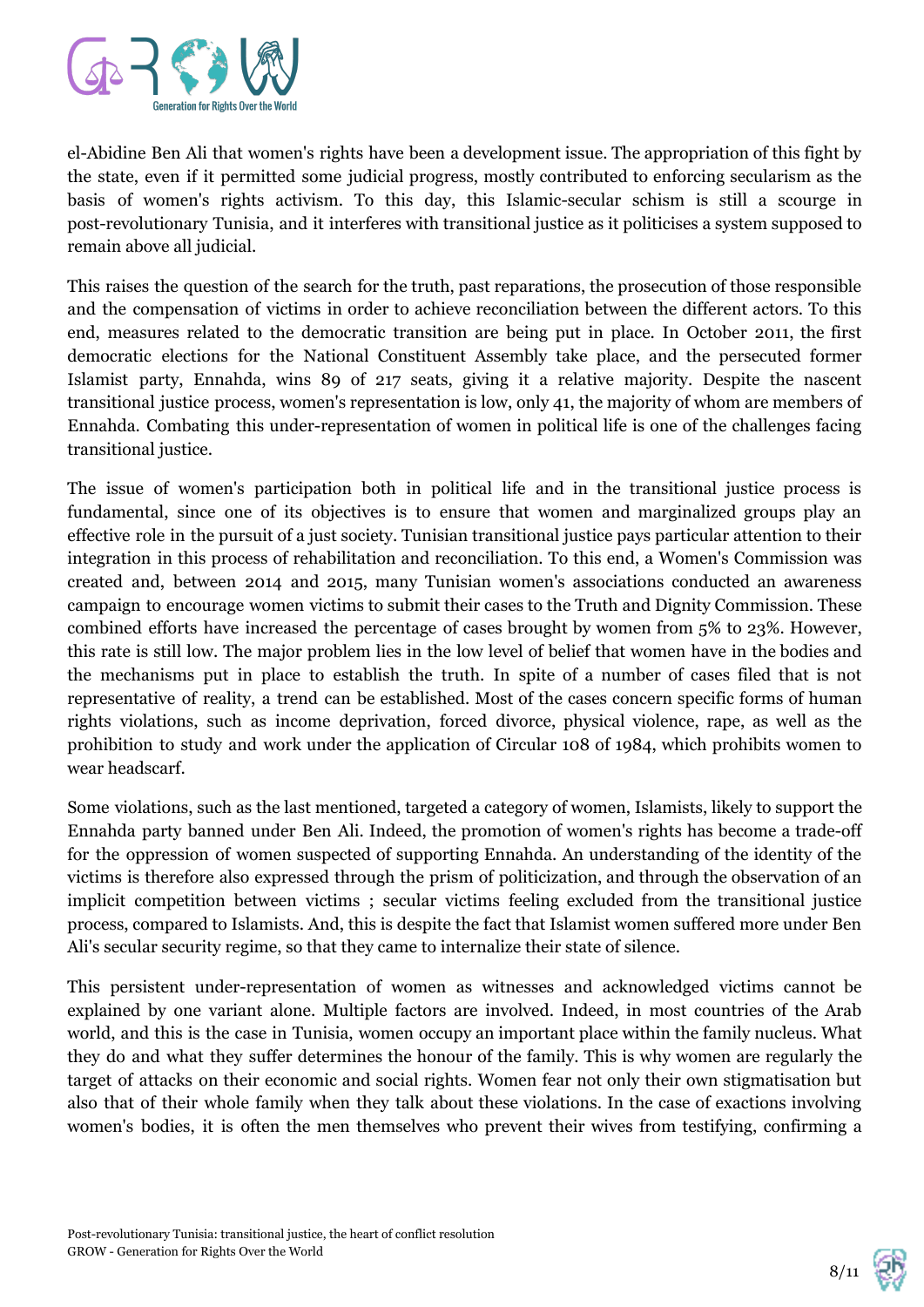

patriarchal model in which it is the men who speak on behalf of the victim families. As a result, in Tunisia, shame and social taboos seem to persist around gender-based violations.

Finally, the vast majority of female victims have related accounts of violations committed against their husbands or sons. These women are described as indirect victims. However, although the classification of women as indirect victims highlights specific violations committed against them, it also defines the experiences of these women only through those of their male relatives, who are considered as the direct victims. Women's experience is therefore defined in terms of passive victimisation rather than giving their experience an active political value as direct victims.

Tunisia occupies a preponderant place in the field of transitional justice in the Maghreb and in the Arab world in general. The inclusion of women, especially Islamists as they are the largest group of victims, is important from the beginning of the process for the overall success of transitional justice and to ensure that women's rights are not eroded in this country. Moreover, Tunisia's special status as the precursor of the Arab Spring suggests that the country could also establish itself as a model in terms of respect for women's rights in the region. The assimilation of Islamist women is all the more important as they embody a movement that wants to get rid of a western connotation of feminism, maintained by most secular feminist movements.

Addressing the considerable challenges of women's participation is not only significantly improving the quality of the transitional justice process, but it also increases women's social participation and empowerment which are necessary for their reintegration and the reconciliation of the different actors.

### **Conclusion**

Despite the many reparations and social progress made possible by the establishment of transitional justice, the system is still unstable in Tunisia. Many victims remain silent, and some politicians are still opposed to the process, while corruption persists. In addition, certain issues surrounding the current presidency of Kaïs Saïed, elected in 2019, weaken the transitional process. Indeed, he is in favor of the pursuit of justice, since he appointed a minister delegate for Transitional Justice, but also wishes to restore the application of the death penalty. This travesty of justice does not heal or offer reparation to the victims, and only sustains an aversion of the government in place. Transitional justice aims for the cooling down of society, as well as reconciliation and truth. A judicial system applying the death penalty would therefore be contrary to the will of the various parties working for the country's transition.

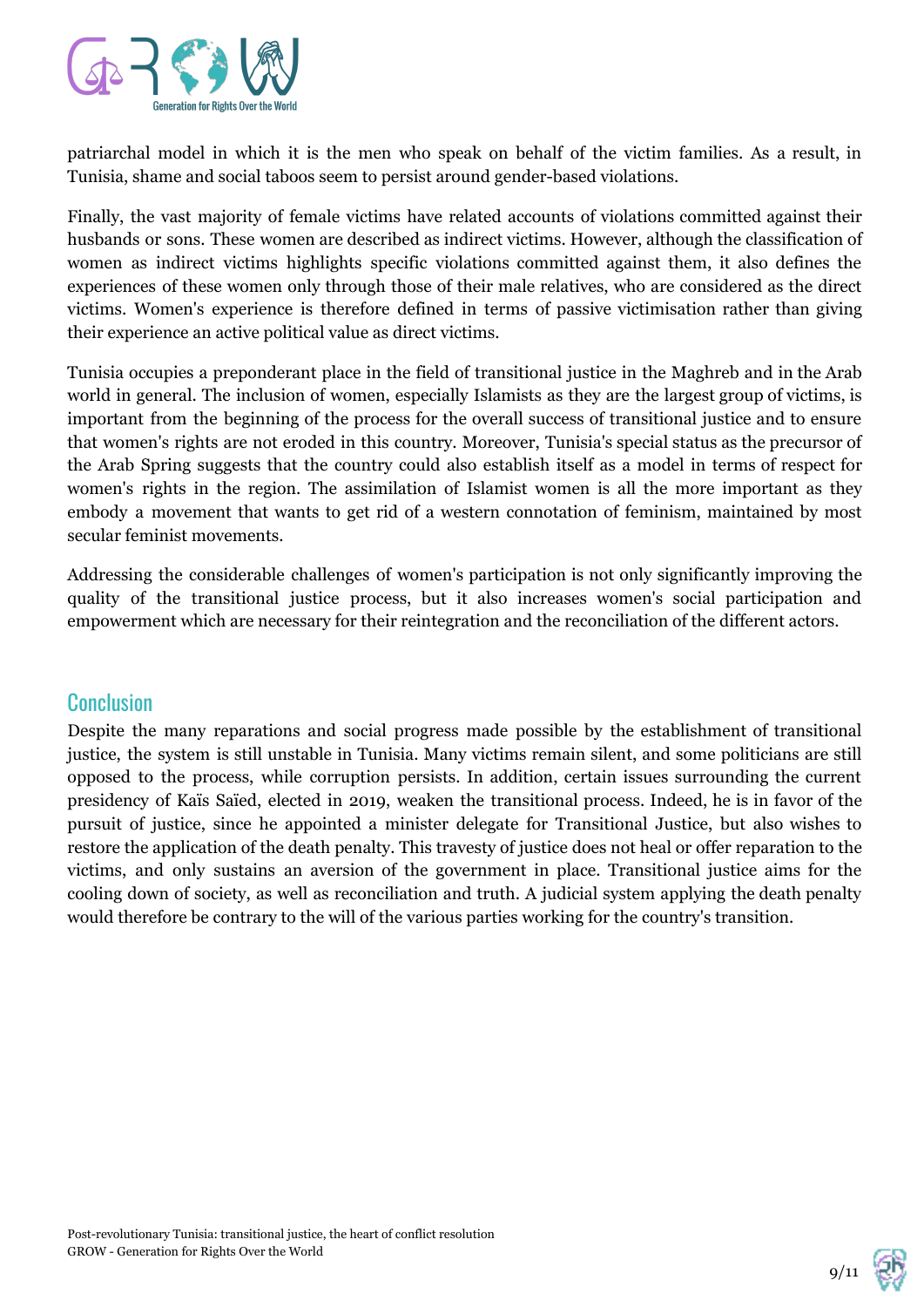

## **REFERENCES**

KURZE, A. & LAMONT, C. (2019). *New Critical Spaces in Transitional Justice: Gender, Art, and Memory*. Bloomington: Indiana University Press.

MABIALA, R. (2009). *La justice dans les pays en situation de post-conflit : Justice transitionnelle*. Paris: L'Harmattan.

BEN ACHOUR, R. & BEN ACHOUR, S. (2012). La transition démocratique en Tunisie : entre légalité constitutionnelle et légitimité révolutionnaire. *Cairn.info.* [online] Oct. 2012. Available at: <https://www.cairn.info/revue-francaise-de-droit-constitutionnel-2012-4-page-715.htm> [Accessed 10 Oct. 2020].

BENRAAD, M. (2014). La justice transitionnelle dans le monde arabe : fortunes et infortunes. *Cairn.info.* [online] 15 Sept. Available at: <https://doi.org/10.3917/pe.143.0151> [Accessed 8 Oct. 2020].

BRESILLON, T. (2015). Ibtihel Abdelatif, Présidente de la commission femmes à l'IVD. *inkyfada.com.* [online] 6 Jul. Available at:

<https://inkyfada.com/fr/2015/07/10/ibtihel-abdelatif-commission-femme-ivd-tunisie/> [Accessed 8 Oct. 2020].

BRESILLON, T. (2015). Justice transitionnelle : Quand les victimes racontent. *inkyfada.com.* [online] 6 Jul. Available at:

<https://inkyfada.com/fr/2015/07/06/quand-les-victimes-racontent-ivd-torture-tunisie/> [Accessed 8 Oct. 2020].

GLOBE, E. (2012). « Tunisie an I : les chantiers de la transition ». *journals.openedition.org* [online] 1 Jan. 2013. Available at: <http://journals.openedition.org/anneemaghreb/1549> [Accessed 02 Oct. 2020].

KADDOUR, S. (2014). La gouvernance des Droits de l'homme en Tunisie postrévolutionnaire : état des lieux, difficultés et opportunités. *La Revue des droits de l'homme. journals.openedition.org.* [online] 30 Oct. Available at <http://journals.openedition.org/revdh/913> [Accessed 04 Oct 2020].

KCHIR, K. (2016). Élaborer un projet de loi sur la justice transitionnelle en Tunisie (2012-2013) : un témoignage. *books.openedition.org.* [online] Available at: <https://books.openedition.org/cjb/776> [Accessed 06 Oct 2020].

KEBAÏLI, S. (2018). Expérience de la répression et mobilisations de femmes dans la Tunisie postrévolution: Le cas d'une association à référent islamique. *Cairn.info.* [online] 27 Mar. Available at: [https://www.cairn.info/revue-archives-de-sciences-sociales-des-religions-2018-1-page-121.htm?contenu](https://www.cairn.info/revue-archives-de-sciences-sociales-des-religions-2018-1-page-121.htm?contenu=resume) [=resume](https://www.cairn.info/revue-archives-de-sciences-sociales-des-religions-2018-1-page-121.htm?contenu=resume) [Accessed 8 Oct. 2020].

KEBAÏLI, S. (2019). Des réseaux informels à la managérialisation : une association de femmes dans la Tunisie (post) révolutionnaire. *Cairn.info.* [online] 14 May. Available at: <https://doi.org/10.3917/ethn.192.0311> [Accessed 8 Oct. 2020].

KHADER, B. (2011). La Tunisie fut-elle l'hirondelle qui annonçait le printemps arabe ? *Outre-Terre*, *n° 29*(3), 177. *Cairn.info*. [online] 2 Nov. Available at: <https://doi.org/10.3917/oute.029.0177> [Accessed 2 Oct 2020].